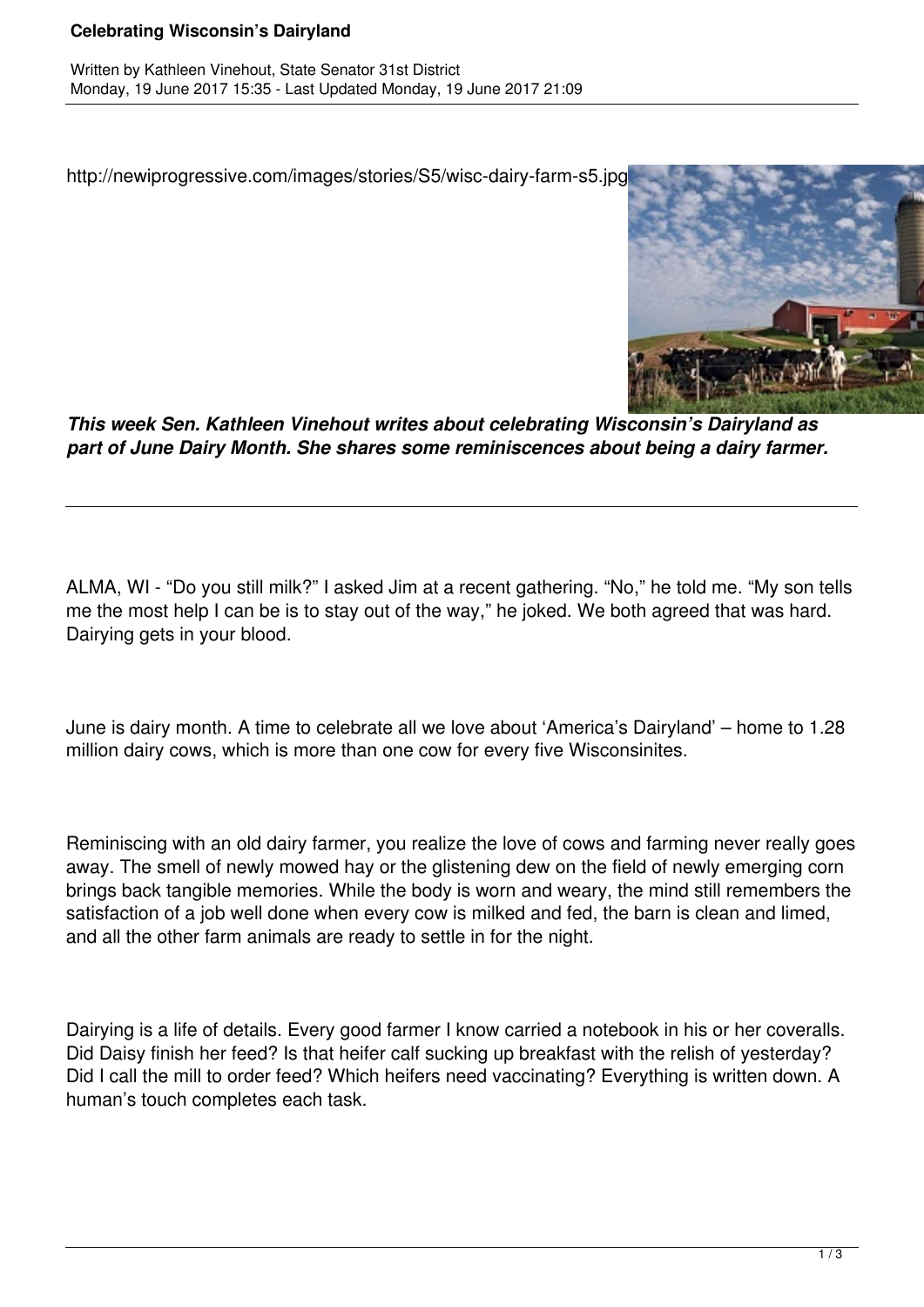## **Celebrating Wisconsin's Dairyland**

Written by Kathleen Vinehout, State Senator 31st District Monday, 19 June 2017 15:35 - Last Updated Monday, 19 June 2017 21:09

Today we have computers to help remember the details. Robotic milking helps some farmers handle the milking chores. But, no matter the technology, there's a human paying attention to the details on every successful farm.

That farmer also has back up from many other human resources who pay attention to details. Veterinarians, agronomists, implement dealers, dairy equipment technicians all answer that emergency call for the sick cow, sick crop or broken machinery. These folks are the back-up team that helps the farm family succeed.

Then there are the folks that provide psychological and moral support, like the spouse, who pays the bills, keeps the house clean and the hay crew fed. The pastor who counsels the family through hard times and the accountant who helps navigate moving the farm from father to daughter and son-in-law.

Reminiscing with Jim brought back my own memories of cold January mornings when I didn't want to get out of bed at 4:00 a.m... Grudgingly I donned long underwear and layers of warm clothing and headed out into frigid weather.

Before I got the cows fed, Bob Bosold's cheery voice came over the radio. "It's the shank of the morning," he crooned. Bob reported that it was another day (about the 16th in a row) where the high temperature was expected to be "two below." He then launched into some corny joke about "Tupelo, Mississippi." I do not remember the details, but it made me smile.

I am sure dairy farmers across western Wisconsin had a better day because every one of them knew Bob was up before the sun and hard at work before they ever ventured out into the subzero weather.

Bob Bosold, the long-time farm broadcaster at WAXX radio in Eau Claire, was recently recognized as the National Farm Broadcaster of the Year. This well-deserved honor cannot possibly capture the dedication of forty years Bob made to the farm families across Western Wisconsin. Every dairy breakfast, FFA convention, Farm Progress Days and early morning milking, Bob was present, by radio, bringing the important news and stories to the farming community.